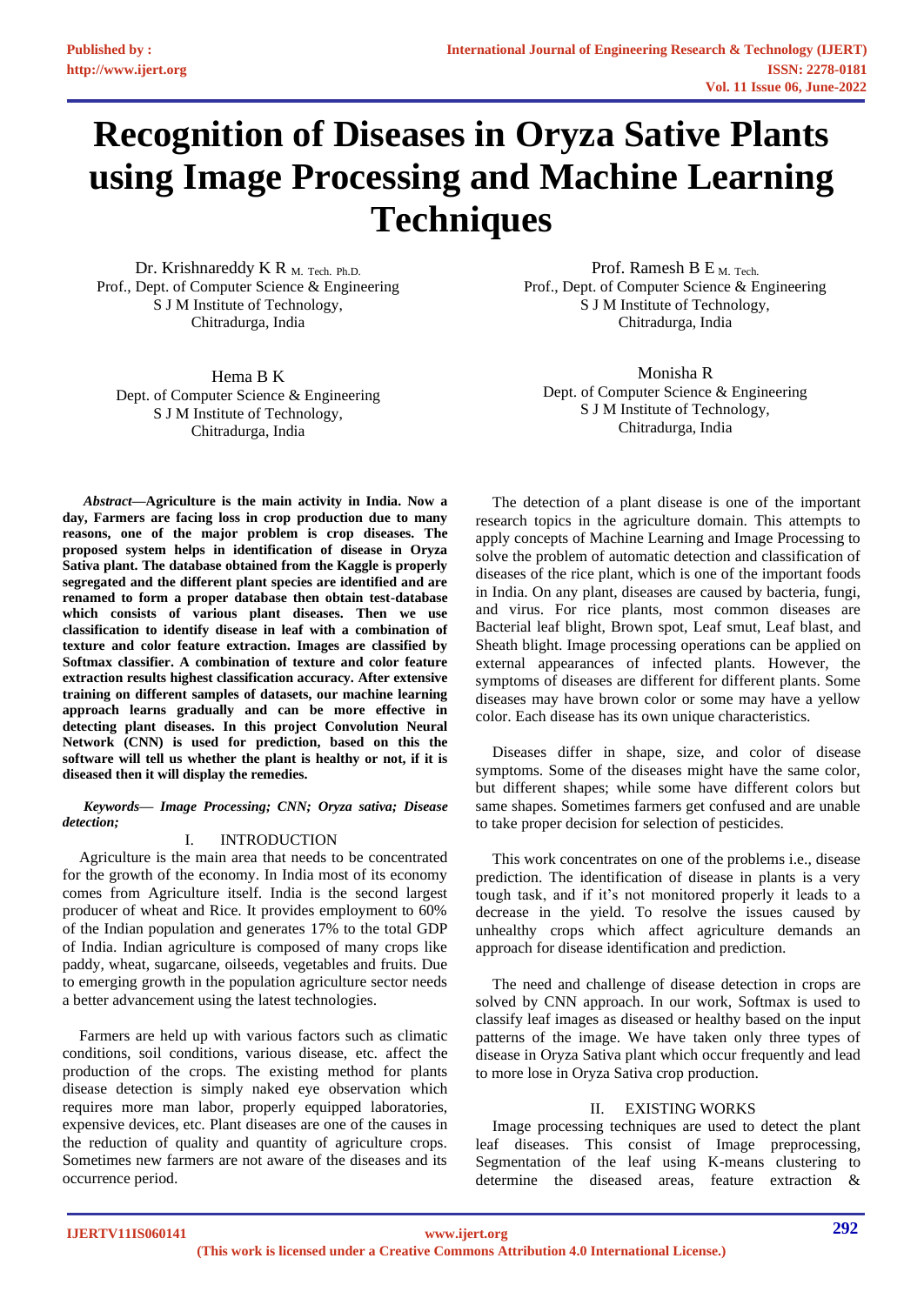Classification of diseases. Texture features are extracted using statistical Gray-Level Co-Occurrence Matrix (GLCM) features and classification is done using Support Vector Machine (SVM). First, the data base is constructed using 60 images of citrus leaves, with 35 diseased leaves and 25 normal leaves. The images in RGB color format are converted into L\*a\*b\* color space and segmented using K-Means algorithm. The number of clusters is selected as three. The segmentation of the diseased leaves results in identifying the diseased parts of the leaves. The classification of the leaves into diseased or not is done by classification using SVM. The input image is resized after training of the classifier by training vectors, classification is done. Classification accuracy of 0.9 to 1.0 is obtained using the proposed method. They concluded that the method for detection and classification of leaf diseases is implemented. The segmentation of the diseased part is done using K-Means segmentation. Then, GLCM texture features are extracted and classification is done using SVM [1].

Grape constitutes one of the most widely grown fruit crops in the India. Productivity of grape decreases due to infections caused by various types of diseases on its fruit, stem and leaf. Leaf diseases are mainly caused by bacteria, fungi, virus etc. Diseases are a major factor limiting fruit production and diseases are often difficult to control. Without accurate disease diagnosis, proper control actions cannot be used at the appropriate time. Image Processing is one of the widely used technique is adopted for the plant leaf diseases detection and classification. This paper is intended to aid in the detection and classification leaf diseases of grape using SVM classification technique. First the diseased region is found using segmentation by K-means clustering, then both color and texture features are extracted. Finally classification technique is used to detect the type of leaf disease. The proposed system can successfully detect and classify the examined disease with accuracy of 88.89% [2].

Farmers in rural India have minimal access to agricultural experts, who can inspect crop images and render advice, Delayed expert responses to queries often reach farmers too late. Many of the farmers will be unaware of the non-native diseases, and they cannot go to experts always and take suggestions from them if they are in some rural areas. So the image processing techniques can be applied to detect the healthiness of the leaf by acquiring the image of it and applying algorithms to detect the disease. It requires less cost and helps in increased production. We design a system which tells the farmer about the type of the disease present or occurring to their plants. We are considering paddy plant for the experimental purpose, later which can be implemented for other crops also. The diseases we are focusing are leaf blast, leaf blight. First the leaves are classified into healthy and the diseased samples. They use Bhattacharya's calculation method for finding similarity in histogram of test image or sample images with respect to clinically proved healthy image(standard image). During the training phase, we used 100 sample images of healthy, disease one, disease two leaves for obtaining standard values which represents

respective types, based on which type of the test leaf is detected [3].

The spread of plant pests and diseases has increased dramatically in recent years. Globalization, trade and climate change, as well as reduced resilience in production systems due to decades of agricultural intensification, have all played a part. Plant pathogens can be fungal, bacterial, viral or nematodes and can damage plant parts above or below the ground. Identifying symptoms and knowing when and how to effectively control diseases is crucial. In this paper, we propose the idea of leaf detection using leaf images. In this system, they proposed the use of several image processing techniques for the detection and classification of the paddy leaf disease. The proposed system is capable of detecting the disease at an earlier stage as soon as it occurs on the leaf. Hence saving the loss and reducing the dependency on the expert to a certain extent is possible. It can provide the help for a person having less knowledge about the disease. Depending on these goals, they extract the features corresponding to the disease. This is one of the reasons that disease detection in plants plays an important role in the agricultural field, as having diseases in plants is quite natural. Detection of plant disease through some automatic technique is beneficial as it reduces a large work of monitoring a big farm of crops, and at a very early stage itself, detects the symptoms of diseases, i.e., when they appear on plant leaves[4].

Cotton is the most important cash crop in India. It is also known as "White Gold" or "The King of fibers" among all cash crops in the country. About 80–90% of the diseases which occur on the leaves of cotton are alternaria leaf spot, Cercospora leaf spot, Bacterial blight and Red spot. This paper presents a survey on detection and classification of cotton leaf diseases. It is difficult for human eyes to identify the exact type of leaf disease which occurs on the leaf of plant. Thus, in order to identify the cotton leaf diseases accurately, the use of image processing and machine learning techniques can be helpful. The images used for this work were acquired from the cotton field using digital camera. In pre-processing step, background removal technique is applied on the image in order to remove background from the image. Then, the background removed images are further processed for image segmentation using Otsu thresholding technique. Different segmented images will be used for extracting the features such as color, shape and texture from the images. At last, these extracted features will be used as inputs of classifier [5].

The brown planthopper Nilaparvata lugens (BPH) is one of the most harmful insect pests in rice paddy fields, which causes considerable yield loss and consequent economic problems, particularly in the central plain of Thailand. Accurate and timely forecasting of pest population incidence would support farmers in planning effective mitigation. In this study, artificial neural network (ANN), random forest (RF) and classic linear multiple regression (MLR) analyses were applied and compared to forecast the BPH population using weather and host-plant phenology factors during the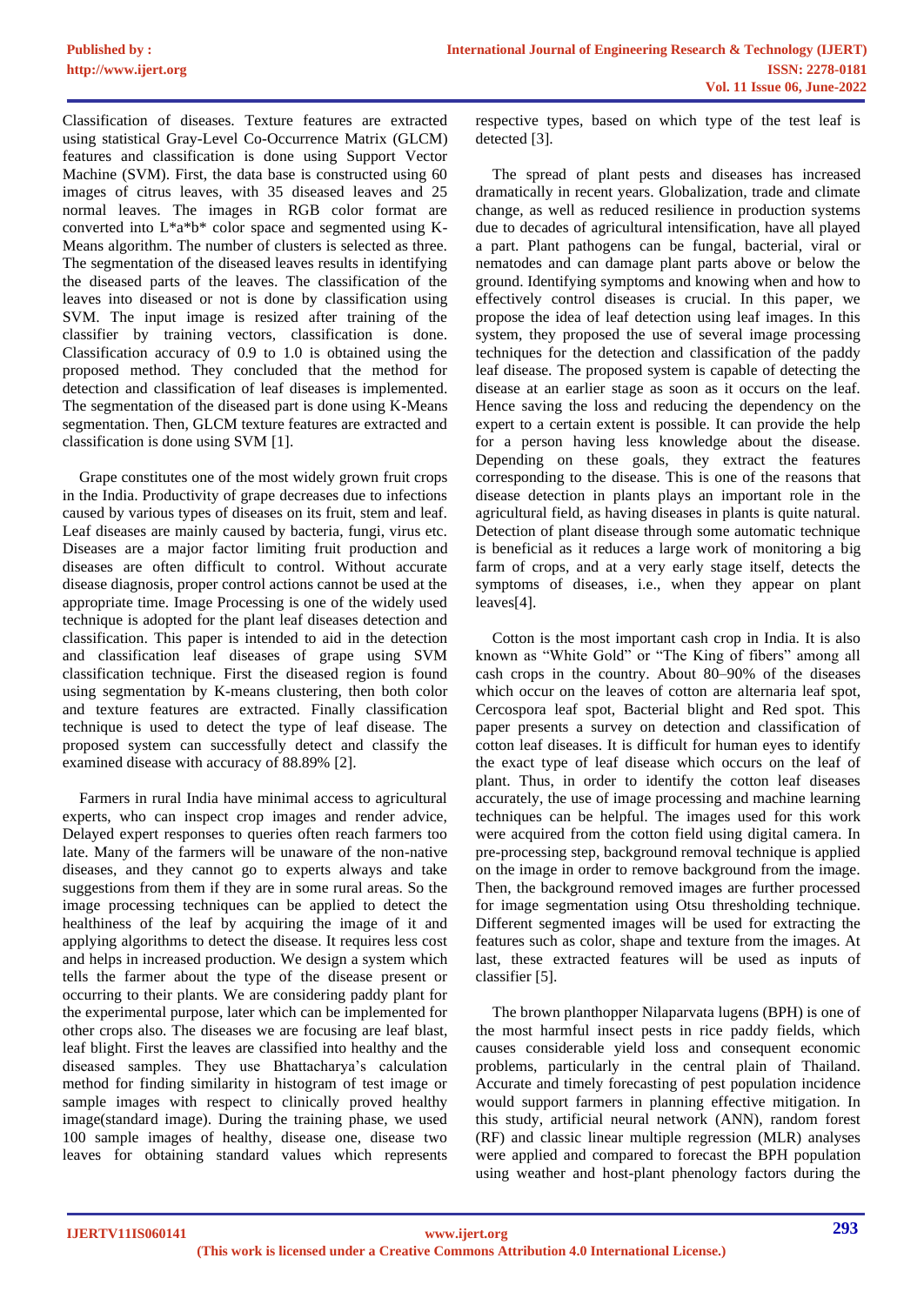crop dry season from 2006 to 2016 in the central plain of Thailand. Data from satellite earth observation was used to monitor crop phenology factors affecting BPH population density. An ANN model with integrated ground-based meteorological variables and satellite derived host plant variables was more accurate for short-term forecasting of the peak abundance of BPH when compared with RF and MLR, according to a reasonably validating dataset (RMSE of natural log-transformed (ln) BPH light trap catches  $= 1.686$ , 1.737, and 2.015, respectively). This finding indicates that the utilization of ground meteorological observations, satellitederived NDVI time series, and ANN have the potential to predict BPH population density in support of integrated pest management programs. We expect the results from this study can be applied in conjunction with the satellite-based rice monitoring system developed by the Geo-Informatic and Space Technology Development Agency of Thailand (GISTDA; http://rice.gistda.or.th) to support an effective pest early warning system [6].

Identification of diseases from the images of a plant is one of the interesting research areas in the agriculture field, for which machine learning concepts of computer field can be applied. This article presents a prototype system for detection and classification of rice diseases based on the images of infected rice plants. This prototype system is developed after detailed experimental analysis of various techniques used in image processing operations. They consider three rice plant diseases namely Bacterial leaf blight, Brown spot, and Leaf smut. They capture images of infected rice plants using a digital camera from a rice field. They empirically evaluate four techniques of background removal and three techniques of segmentation. To enable accurate extraction of features, they propose centroid feeding based K-means clustering for segmentation of disease portion from a leaf image. They enhance the output of K-means clustering by removing green pixels in the disease portion. They extract various features under three categories: color, shape, and texture. They use Support Vector Machine (SVM) for multi-class classification. They achieve 93.33 % accuracy on training dataset and 73.33% accuracy on the test dataset. They also perform 5 and 10-fold cross-validations, for which they achieve 83.80% and 88.57% accuracy, respectively. They concluded that Rice plant diseases can make a big amount of loss in the agriculture domain. They used K-means clustering with feeding centroid values for disease segmentation. They removed unnecessary green portions from the disease cluster by applying thresholding on the hue component of disease portion. They found that our selected image processing operations prepared images suitable for extraction of features. They extracted total 88 features and considered three different models having a different number of features. They used SVM to classify the disease and they achieved 93.33% training accuracy and 73.33% testing accuracy. They also performed k-fold cross validation for  $k=5$  and  $k=10$ . They also developed easy-to-use GUI for understanding all intermediate steps performed from image input to disease classification [7].

#### III. PROBLEM STATEMENT

Farmers have large range of diversity for selecting various suitable crops and finding the suitable pesticides for plant. Disease on plant leads to the significant reduction in both the quality and quantity of agricultural products. Earlier detection of problems by Adapting to the latest technologies which provide automated processing through machine learning provides a better way for sustainable farming. It is very difficult to monitor the plant diseases manually. It requires tremendous amount of work, expertize in the plant diseases, and also require the excessive processing time. Hence, image processing and machine learning is used for the detection of plant diseases.

## IV. PROPOSED SYSTEM

Identifying diseases through naked eye is often prone to high error rates and faulty classification. This method that solves this issue and helps in identifying and classifying the leaf diseases by applying various image processing and neural network algorithms.

- 1. The input test image is acquired and preprocessed in the next stage and then it is converted into array form for comparison.
- 2. The selected database is properly segregated and preprocessed and then renamed into proper folders.
- 3. The model is properly trained using CNN and then classification takes place.
- 4. The comparison of the test image and the trained model take place followed by the display of the result.
- 5. If there is a defect or disease in the plant the software displays the disease along with the remedy.



## V. SYSTEM ARCHITECTURE

- Figure 1: System Architecture.
- *A. Image Processing*
	- Image processing is a method to perform some operations on an image, in order to get an enhanced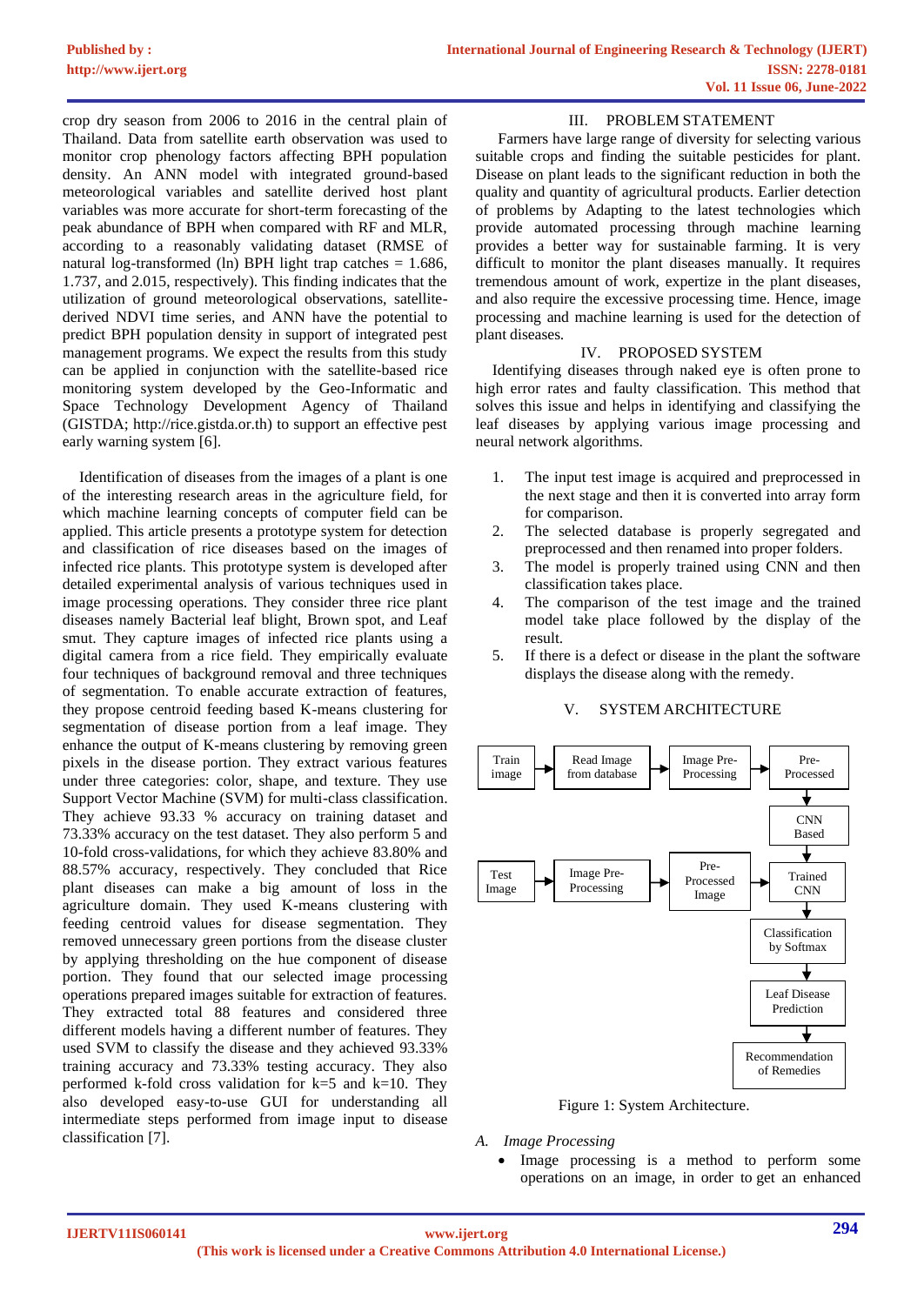image and or to extract some useful information from it. Image processing is the analysis and manipulation of a digitized image, especially in order to improve its quality.

- Image processing basically includes the following three steps:
	- 1. Importing the image.
	- 2. Analysing and manipulating the image.
	- 3. Output in which result can be altered image or report that is based on image analysis.
- *B. Convolution Neural Network*
	- Convolutional neural network is the special type of feed forward artificial neural network in which the connectivity between the layers is inspired by the visual cortex. Convolutional Neural Network (CNN) is a class of deep neural networks which is applied for analyzing visual imagery.
	- Basically, the convolutional neural networks have 4 layers that are:
		- 1. Convolutional layers
		- 2. ReLU layer
		- 3. Pooling layer
		- 4. Fully connected layer.
	- Convolutional Layer: In convolution layer after the computer reads an image in the form of pixels, then with the help of convolution layers we take a small patch of the images. These images or patches are called the features or the filters. By sending these rough feature matches is roughly the same position in the two images, convolutional layer gets a lot better at seeing similarities than whole image matching scenes. These filters are compared to the new input images if it matches then the image is classified correctly. Here line up the features and the image and then multiply each image, pixel by the corresponding feature pixel, add the pixels up and divide the total number of pixels in the feature. We create a map and put the values of the filter at that corresponding place. Similarly, we will move the feature to every other position of the image and will see how the feature matches that area. Finally, we will get a matrix as an output.
	- ReLU Layer: ReLU layer is nothing but the rectified linear unit, in this layer we remove every negative value from the filtered images and replaces it with zero. This is done to avoid the values from summing up to zeroes. This is a transform function which activates a node only if the input value is above a certain number while the input is below zero the output will be zero then remove all the negative values from the matrix.
	- Pooling Layer: In this layer we reduce or shrink the size of the image. Here first we pick a window size, then mention the required stride, then walk your window across your filtered images. Then from each window take the maximum values. This will pool the layers and shrink the size of the image as

well as the matrix. The reduced size matrix is given as the input to the fully connected layer.

- Fully Connected Layer: We need to stack up all the layers after passing it through the convolutional layer, ReLU layer and the pooling layer. The fully connected layer used for the classification of the input image. These layers need to be repeated if needed unless you get a 2x2 matrix. Then at the end the fully connected layer is used where the actual classification happens.
- *C. Classification using Convolutional Neural Networks*
	- In deep learning, a convolutional neural network (CNN) is a class of deep neural network most commonly applied to analysing visual imagery. They are also known as shift invariant or space invariant artificial neural networks (SIANN), based on their shared-weights architecture and translation invariance characteristics.
	- When CNN is used for classification, we don't have to do feature extraction. Feature Extraction will also be carried out by CNN. We feed the pre-processed image directly to CNN classifier to obtain the type of weapon if present. Flowchart for classification using CNN is shown in below figure.



Figure 2: Flowchart for classification using CNN.

- By considering all the features in the output layer which gives the result with some predictive value. These values are calculated by using SoftMax activation function. SoftMax activation provides predictive values. Based on the predictive value the final result will be identified.
	- a. Click on the Get Photo